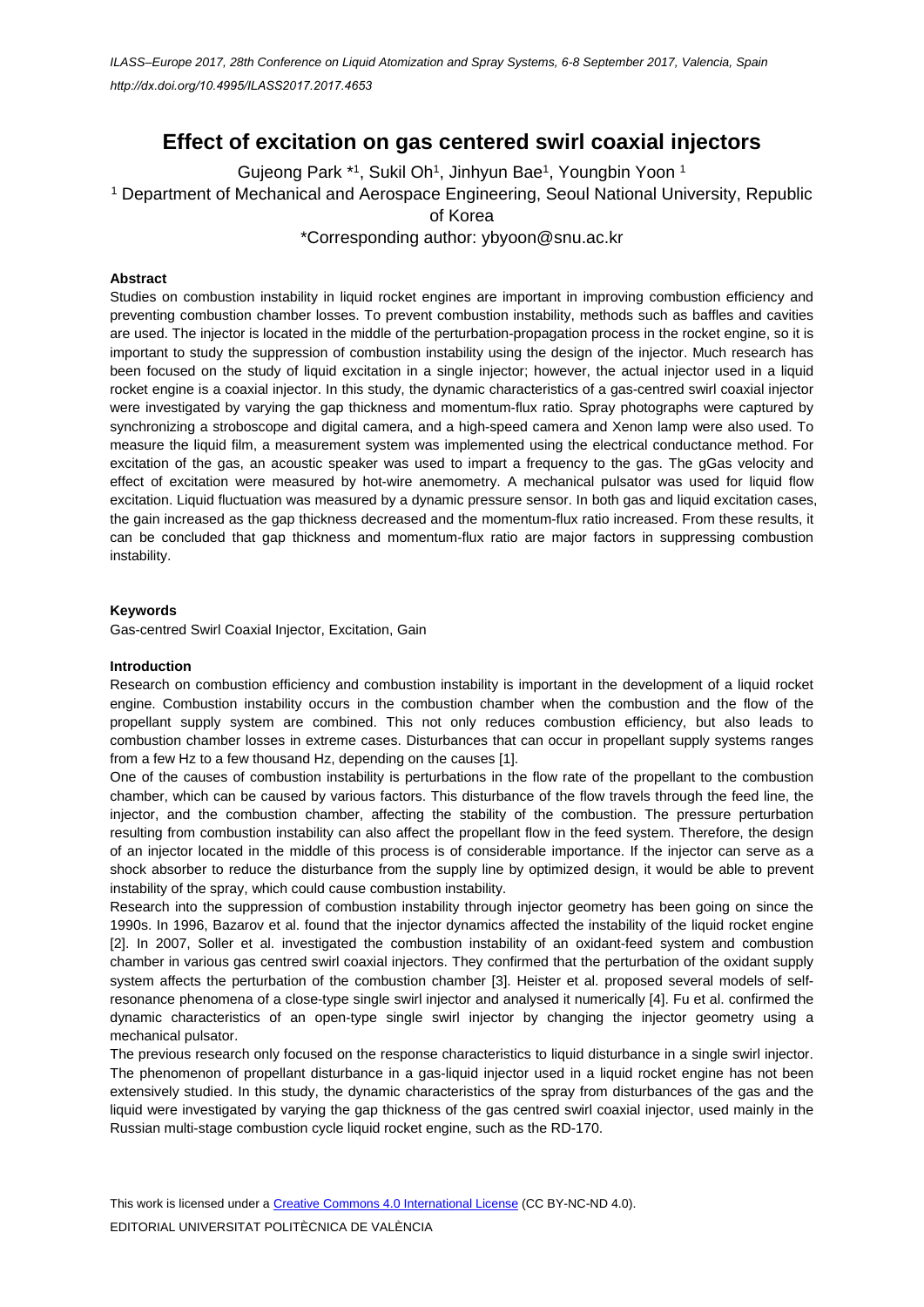## **Material and methods**

The experimental setup is shown in Fig. 1. In this experiment, air and water were used as the experimental fluids to represent oxidant and fuel, respectively. The apparatus comprises a function generator, a data acquisition system (DAQ), an injector, and a high-speed camera. The function generator supplied a constant frequency, and the voltage for the liquid film thickness was measured by the electrodes in the orifice. The method of measuring the liquid film thickness with electrodes, using the electrical conductivity of water, was proposed by Suyari and Lefebvre [5]. Two thin electrodes were placed at the end of the orifice to obtain the voltage generated by the liquid film thickness. The manifold pressure of the injector was measured by a static- and a dynamic-pressure sensor, and was recorded by the DAQ system. The spray image of the injector was obtained using a high-speed camera and a DSLR camera.



**Figure 1.** Experimental apparatus

For the gas excitation, a speaker, amplified by an amplifier, was installed in the middle of the gas supply line to generate the perturbation of the gas flow. The influence of the gas velocity perturbation was measured by using hot-wire anemometry. For the liquid excitation, a mechanical pulsator was installed in the middle of the liquid supply line to generate perturbations in the pressure of the supplied liquid. The pulsator was designed to change the area of the flow path by rotating a plate at a predetermined speed, up to 1000 Hz.

The geometry of the gas-centred swirl injector used in the experiment is shown in Fig. 2. The gas orifice is located in the middle of the injector, surrounded by the liquid orifice. The gas is jetted and the liquid is swirled through the tangential inlet and injected. The diameter of the injector orifice was 8 mm  $(2R_n)$  and the gas orifice diameter  $(D_q)$ was 6 mm. The tangential inlet diameter  $(R_{\text{inlet}})$  was 0.9 mm for the gas flow perturbation case, and 1.5 mm for the liquid flow perturbation case. The gap thickness ( $h_{qap}$ ) was set at 0.3 mm, 0.5 mm, and 0.7 mm.

In this experiment, the speaker frequency was varied from 200–1100 Hz at 100 Hz intervals to simulate disturbances in the oxidant excess gas. The liquid fuel disturbances were simulated by varying the pulsator frequency from 200–1000 Hz in 50 Hz increments. Experiments were carried out by setting the gap thickness, which influences the gas-liquid mixing and the gas-liquid momentum-flux ratio as the main parameter in the gasliquid injector. The momentum flux ratio is defined by Eq. 1, and the experimental conditions are shown in Table 1.

$$
MR = \frac{\rho_g U_g^2}{\rho_l U_{al}^2} \tag{1}
$$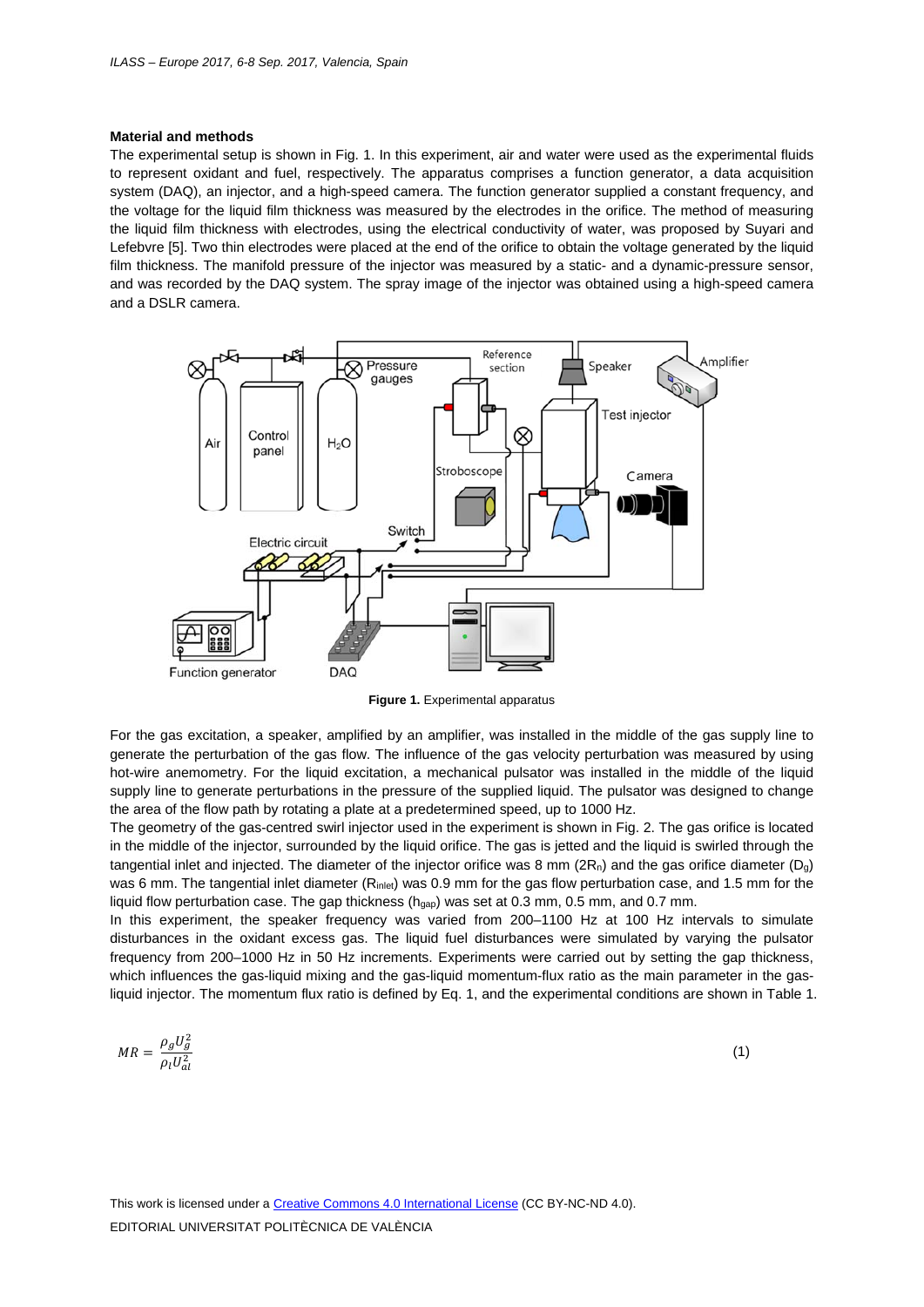

**Figure 2.** Geometry of gas centred swirl coaxial injector

|                                | <b>Gas Excitation</b> | Liquid Excitation |
|--------------------------------|-----------------------|-------------------|
| Gap thickness [mm]             | 0.3, 0.5, 0.7         |                   |
| Momentum flux ratio            |                       | 0, 0.5, 1, 2      |
| Input Frequency [Hz]           | 200-1100              | 200-1000          |
| Tangential inlet diameter [mm] | 0.9                   | 1.5               |

**Table 1.** Experimental condition.

#### **Results and discussion**

The thickness of the liquid film at the end of the injector orifice is an important factor influencing the spray angle, breakup length, and droplet size [6]. Therefore, understanding the change in liquid film thickness at the end of the orifice in response to the generated flow disturbances is important in terms of spray- and combustion-instability predictions. In this experiment, the response characteristics of the liquid film thickness to the perturbation during gas excitation and liquid excitation is expressed by the injector transfer function as shown in Eqs 2–4.

| $ITF_{gas} = \frac{Output}{Input} =$<br>$/ \bar{T}$<br>$\overline{u'}/\overline{u}$ | (2) |
|-------------------------------------------------------------------------------------|-----|
| t'<br>$ITF_{liquid} = \frac{Output}{Input} =$<br>$/ \bar{\tau}$<br>p'<br>$\bar{D}$  | (3) |

| $gain =  ITF $ | (4) |
|----------------|-----|
|                |     |

In a gas centred swirl coaxial injector, the gap thickness is a geometric factor that determines the liquid film thickness in a liquid flow. Fig. 3 shows the results of the injector dynamic characteristics for varying gap thickness when the gas is excited while the gas and liquid are sprayed at the same time. As the gap thickness decreased, the gain increased. A decrease in the gap thickness means an increase in the lip thickness because the diameter of the gas and liquid orifices is kept constant. Larger lip thickness produces greater flow eddy [7]. Therefore, when the gap is thinner, i.e., when the lip is thicker, a large vortex forms, and the magnitude of the perturbation becomes larger.

This work is licensed under a Creative Commons 4.0 International License (CC BY-NC-ND 4.0). EDITORIAL UNIVERSITAT POLITÈCNICA DE VALÈNCIA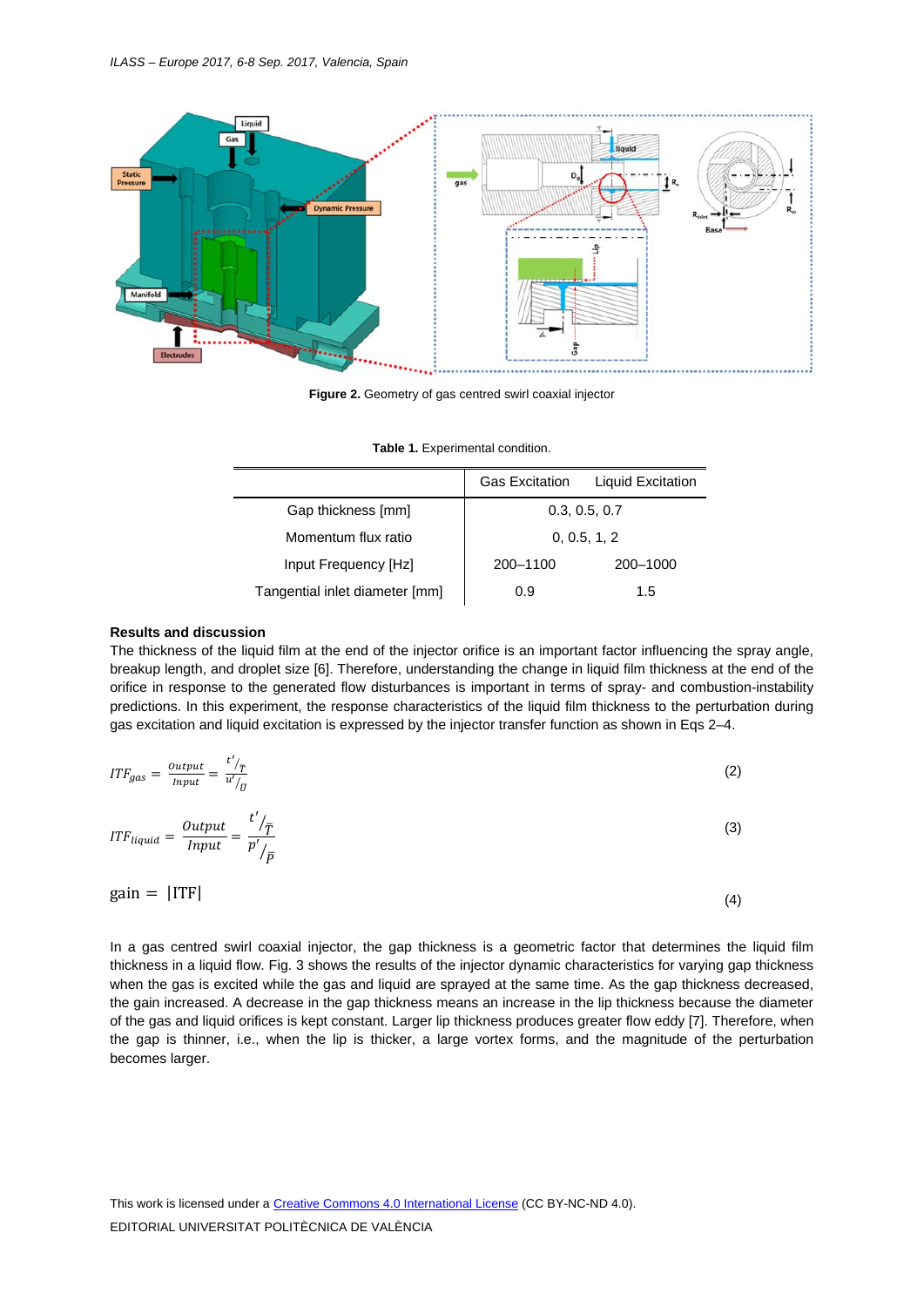

**Figure 3.** Dynamic characteristics for varying gap thickness with gas flow perturbations

Figure 4 shows the response characteristics of the spray when only the gas is excited, the liquid flow rate is fixed, and the gas-liquid momentum-flux ratio is changed. The increase in the gas-liquid momentum-flux ratio means that the momentum of the gas relative to that of the liquid increases, resulting in a larger momentum transfer for the same mixing-zone length. Therefore, more gas velocity perturbations are transmitted to the liquid, which increases the liquid film tremor at the end of the orifice. However, it can be seen that the increase of the gain due to the increase of the momentum-flux ratio changes with frequency. The effect of the spray pattern on frequency is shown in Fig. 5. When the magnitude of the gain is larger, the liquid film thickness reduces because the effect of the excitation acted on strongly liquid flow. Thus, it can be seen that the spray breaks up quicker and has a qualitatively wider angle due to its earlier breakup.



**Figure 4.** Dynamic characteristics for varying momentum-flux ratios with gas flow perturbations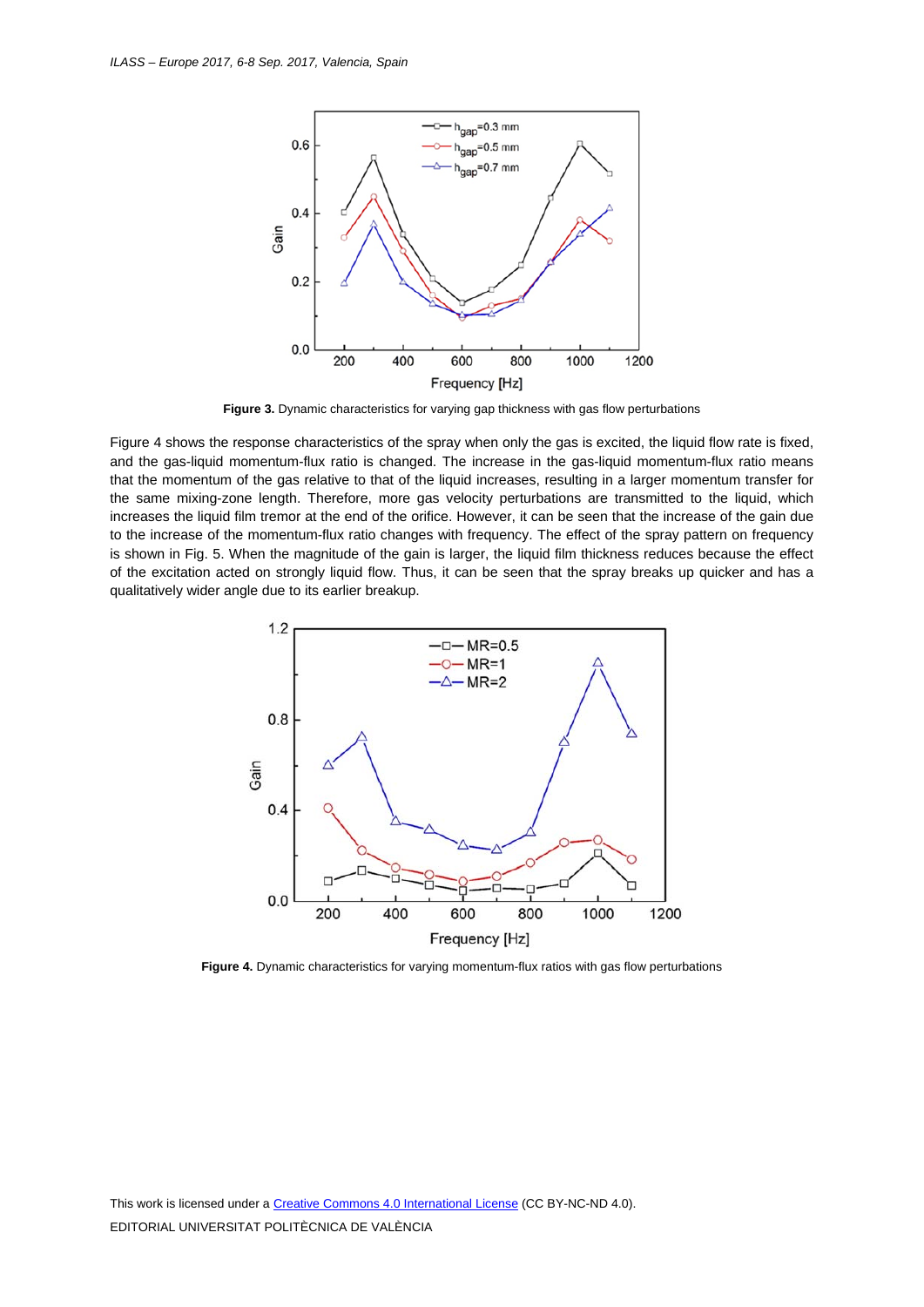

**Figure 5.** Spray pattern with gas excitation for  $h_{cap} = 0.5$  mm and MR = 2; (a)  $f = 0$  Hz, (b)  $f = 600$  Hz, and (c)  $f = 1000$  Hz

#### **Liquid Excitation**

Figure 6 shows the dynamic characteristics of the injector for the three gap thicknesses with liquid excitation, while the liquid flow rate is fixed without injecting gas. Gain changes and a phenomenon in which the gain decreased at a specific frequency (sharp drop) can be observed. When the gap thickness was 0.3 mm, the gain was more than twice that of the other cases, which is thought to be due to the liquid film thickness. As shown in Table 2, when the gap thickness was 0.3 mm, the liquid film thickness was approximately half that of the other two gaps. Such a thin liquid film is susceptible to tremors, so that the change in thickness was doubled due to the influence of the excitation. As the gap thickness increased, the frequency at which the gain decreased also decreased. This is because the gap thickness acts as a low pass filter; the fluid passing through the tangential inlet meets the gap, which is a suddenly enlarged space, and only the low-frequency fluid passes through.



**Figure 6.** Dynamic characteristics for varying gap thickness with liquid flow perturbations

| Table 2. Film thickness and film thickness fluctuation for varying gap thicknesses. |  |  |
|-------------------------------------------------------------------------------------|--|--|
|-------------------------------------------------------------------------------------|--|--|

| Gap thickness | Film thickness | Film thickness fluctuation |
|---------------|----------------|----------------------------|
| [mm]          | @ 300 Hz [µm]  | $@300 \; Hz \; [µm]$       |
| 0.3           | 480.70         | 55.84                      |
| 0.5           | 714.82         | 26.97                      |
| በ 7           | 887.77         | 29.21                      |

Figure 7 shows the results of the dynamic characteristics with different gas-liquid momentum-flux ratios when the gas and the liquid were injected simultaneously, with only the liquid having flow perturbations. An increase in the

This work is licensed under a Creative Commons 4.0 International License (CC BY-NC-ND 4.0). EDITORIAL UNIVERSITAT POLITÈCNICA DE VALÈNCIA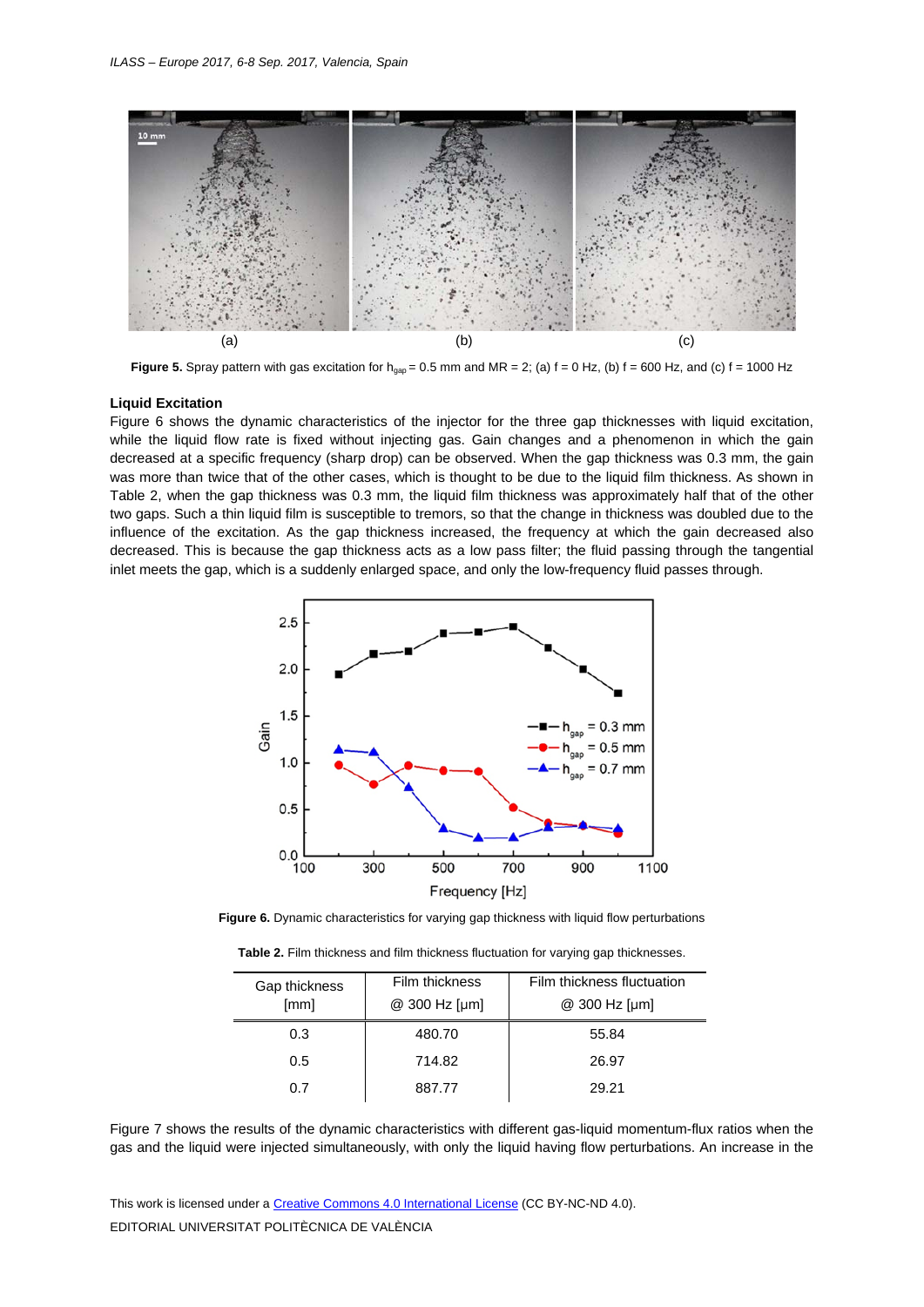gas-liquid momentum-flux ratio leads to the formation of a thin liquid film thickness that is susceptible to perturbations, thereby increasing the gain. It was also considered that the gas momentum added to the liquid tremor, and increased the gain. Figure 8 shows the spray pattern at three different frequencies. It can be seen that the spray has a clear single layer of the liquid mass concentrated at every excitation period in the case where the gain was larger, similarly to the case of gas flow perturbations.



**Figure 7.** Dynamic characteristics for varying momentum-flux ratios with liquid flow perturbations



**Figure 8.** Spray pattern with liquid excitation for h<sub>gap</sub> = 0.5 mm and MR = 2; (a)  $f = 0$  Hz, (b)  $f = 400$  Hz, and (c)  $f = 900$  Hz

#### **Conclusions**

To investigate the dynamic characteristics of a gas-centred swirl coaxial injector, which is used mainly in a multistage combustion cycle engine, a speaker and a mechanical pulsator were used to generate gas- and liquid-flow perturbations. The effect of the geometry on the dynamic characteristics was investigated by varying the gap thickness, and the dynamic characteristics of the injector were determined by varying the momentum flux ratio.

In the case of gas excitation, the gain increased as the gap thickness decreased. It is considered that as the gap thickness decreased and the lip became thicker, a larger vortex formed, resulting in a larger gain. As the momentum flux ratio increased, the gain increased. This is because more of the gas momentum was transferred to the liquid, as the momentum of the gas relative to that of the liquid increased.

In the case of liquid excitation, the gain increased as the gap thickness decreased. Because of the spatial limitations of the smaller gap thickness, a thin liquid film was formed and was susceptible to tremors, which are caused by the influence of the excitation. As the momentum flux ratio increased, the gain increased. This is thought to be due to the momentum of the gas being transmitted to the liquid.

This work is licensed under a Creative Commons 4.0 International License (CC BY-NC-ND 4.0). EDITORIAL UNIVERSITAT POLITÈCNICA DE VALÈNCIA